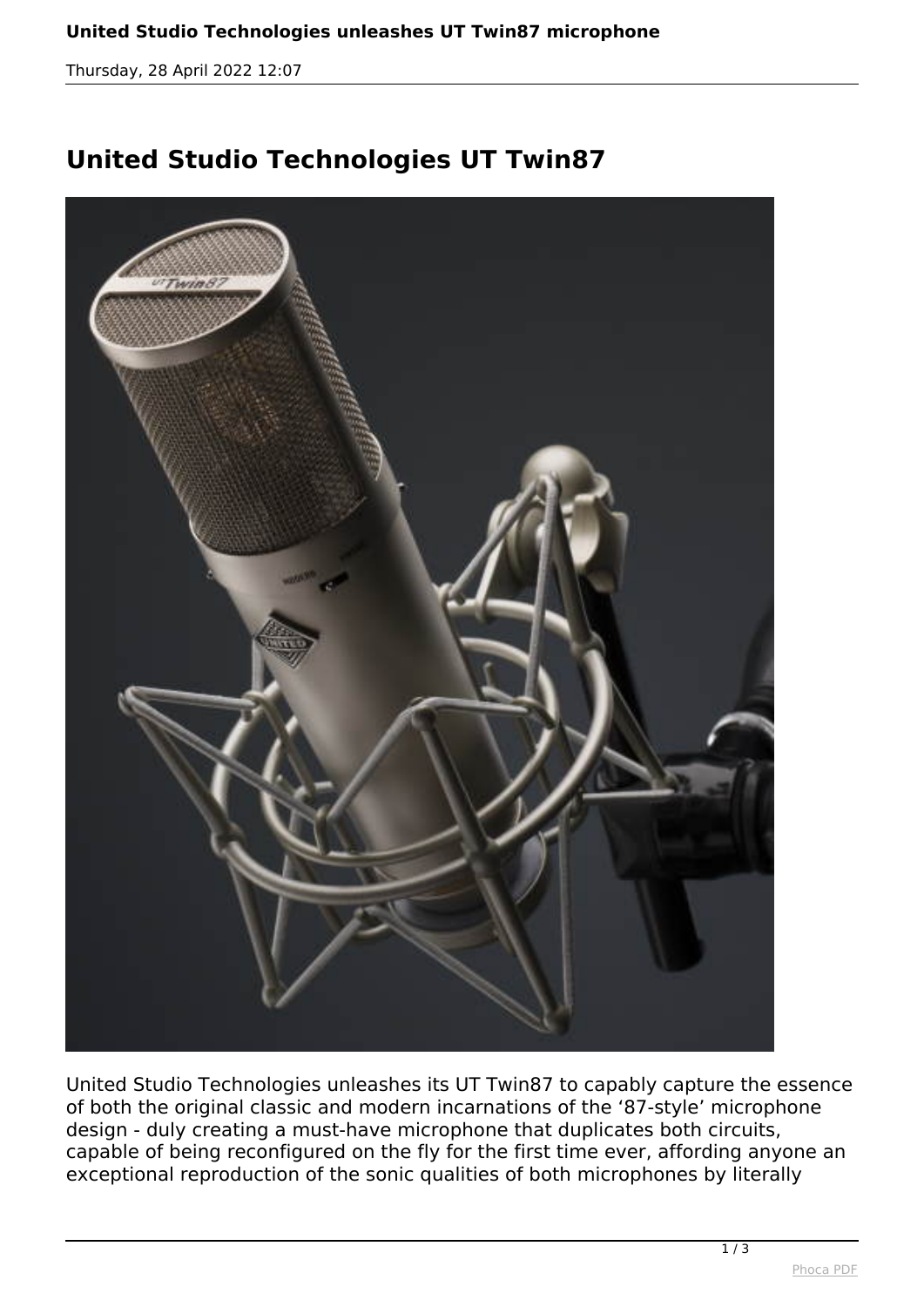*Thursday, 28 April 2022 12:07*

*toggling between two discrete '87-style' circuit topologies separated by nearly half a century to effectively end the vintage- verses-modern debate in an instant - as of April 28…*

*Unsurprisingly, United Studio Technologies took time bringing UT Twin87 to market - mere 'EQ/boost' circuitry or digital gimmickry would not cut it. Instead, component values, types, and circuit differences between 'golden reference' specimens of the very earliest available microphones of this style and some of the latest revisions produced were meticulously measured; variations were subsequently studied, documented, and audible differences teased out.*

*As a result, UT Twin87 features United Studio Technologies' UT-K87 capsule, a custom-made K87-style, dual-diaphragm/dual-backplate affair that is precision milled from brass, skinned with 6 µm (micron) Japanese Mylar - a polyester film made from stretched PET (polyethylene terephthalate) - in a laboratory-clean room environment, and has a 24k gold-sputtered membrane. Capably capturing the essence of both the original classic and modern incarnations of the '87-style' microphone design comes courtesy of the twin circuit topology involved. In VINTAGE mode, UT Twin87 polarizes its capsule directly by normal (+ 48V, optimal) phantom power voltages, taking advantage of an insulated dual-backplate design - as was the case with the earliest '87-style' microphones. Meanwhile, the Hi-Z (high impedance) and de-emphasis circuitry use all of the same component choices as the original, yielding a slightly warmer, softer, and forgiving sound. Switching UT Twin87 into MODERN mode polarizes its capsule at a higher voltage using a FET (Field- Effect Transistor) oscillator circuit - as found on later revisions of the classic mic, making for higher sensitivity that feeds a hotter signal into the amplifier circuitry. And, again, the Hi-Z and de-emphasis circuitry use all the same component choices as much later '87-style' designs, delivering a louder, slightly brighter, and more articulate response, with an extended top-end reach and more 'up-front' character.*

*Custom capsule capabilities notwithstanding, many iterations of the original German output transformer used in this type of microphone were also assessed with some of the older, larger frame designs proving particularly inspirational in doing so. Since the size of a transformer can sometimes be a limiting factor, United Studio Technologies then developed its own custom-wound transformer built with large, all-nickel laminations resulting in almost four times the metal mass found in any existing '87-style' microphone. Moreover, this part positively ensures that there are no bottlenecks or weak links in the design, so nothing is lost in translation as the signal is passed out of the microphone and down long cable runs.*

*Most modern '87-style' microphones incorporate an output filter designed to block RF (Radio Frequency) and FM (Frequency Modulation) interference, influencing much debate over the years as to whether this filter enhances or harms the sonics of the microphone concerned. Clearly, United Studio Technologies has effectively ended this debate, since its HPF (High-Pass Filter) can be engaged/disengaged at any time, whether working in VINTAGE or MODERN mode.*